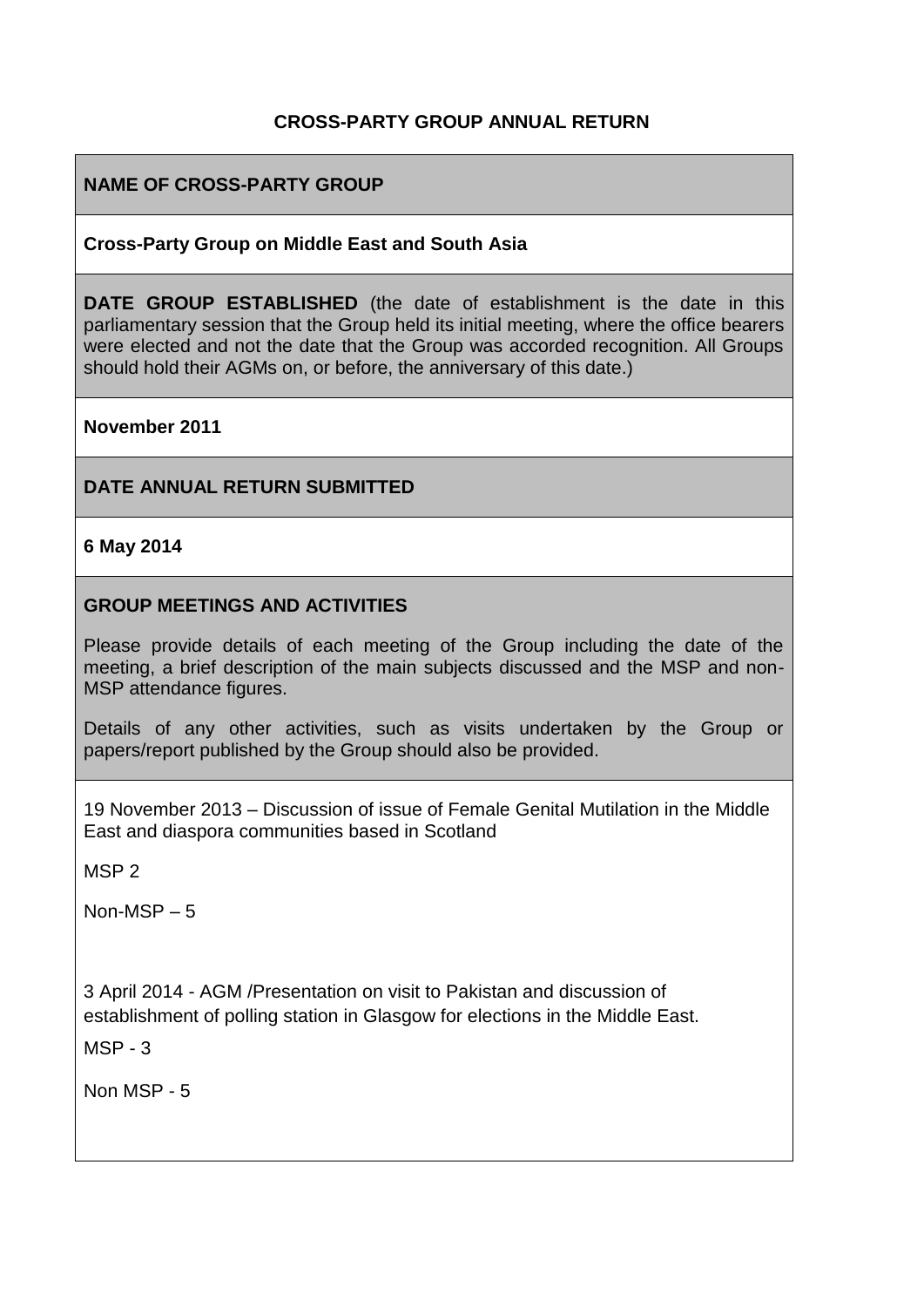## **MSP MEMBERS OF THE GROUP**

Please provide names of all MSP members of the Group. Note that only names need to be provided, no party designation or other information is required.

Hanzala Malik

Jamie McGrigor

Jim Eadie

William Rennie

Anne McTaggart

Christina McKelvie

Margaret McCulloch

Mary Fee

Michael McMahon

Sarah Boyack

### **NON-MSP MEMBERS OF THE GROUP**

For organisational members please provide only the name of the organisation, it is not necessary to provide the name(s) of individuals who may represent the organisation at meetings of the Group.

| <b>Individuals</b> | Umbreen Khalid<br>Dr Crispin Bates<br>Dr Patricia Jeffrey<br><b>Mohammed Aslam</b><br>Masud khan<br>Shami Khan<br><b>Khalid Mir</b><br>Dr Andrew Newman<br>Jack Feimann<br>Naeem Khalid<br><b>Faten Hameed</b><br><b>Javed Tariq</b><br><b>Tahir Bashir</b><br><b>Bilal Ahmed</b><br>Goran Abdulla<br><b>Cllr Mohammed Razaq</b> |
|--------------------|----------------------------------------------------------------------------------------------------------------------------------------------------------------------------------------------------------------------------------------------------------------------------------------------------------------------------------|
|                    |                                                                                                                                                                                                                                                                                                                                  |
|                    | <b>Eddie Holmes</b>                                                                                                                                                                                                                                                                                                              |
|                    | <b>Bob Haddow</b><br>Fiona Voronova                                                                                                                                                                                                                                                                                              |
|                    | <b>FRAE Fife</b>                                                                                                                                                                                                                                                                                                                 |
| Organisations      | <b>Today's Scotland</b>                                                                                                                                                                                                                                                                                                          |
|                    | <b>Edinburgh Kurdish Society</b>                                                                                                                                                                                                                                                                                                 |
|                    | Beyond the Veil Edinburgh                                                                                                                                                                                                                                                                                                        |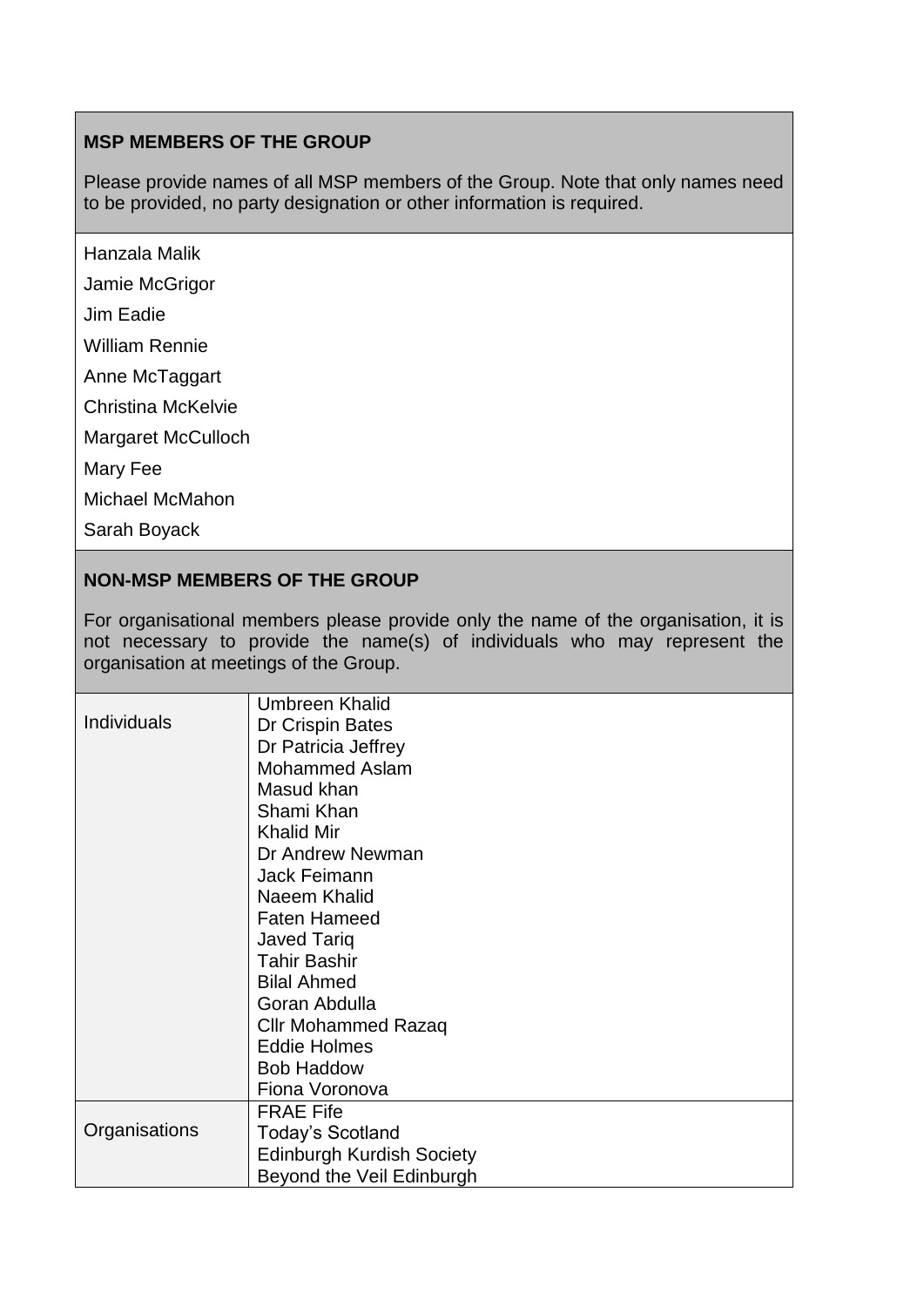| Lothian and Borders Police                               |
|----------------------------------------------------------|
| Scottish Arab Federation (SAFe)                          |
| West of Scotland Regional Equality Council               |
| Muslim Strategic Sisterhood Scotland (MS3)               |
| Edinburgh and East of Scotland Pakistan Association      |
| Alwaleed Centre for Centre for the Study of Islam in the |
| Contemporary World (University of Edinburgh)             |
| <b>Kurdish Society Scotland</b>                          |
| Scottish Friends of Kurdistan                            |
| <b>Scottish Iraqi Society</b>                            |
| <b>Friends of Living Stones Charity</b>                  |

## **GROUP OFFICE BEARERS**

Please provide names for all office bearers. The minimum requirement is that two of the office bearers are MSPs and one of these is Convener – beyond this it is a matter for the Group to decide upon the office bearers it wishes to have. It is permissible to have more than one individual elected to each office, for example, coconveners or multiple deputy conveners.

| Convener               | Hanzala Malik MSP                                     |
|------------------------|-------------------------------------------------------|
| <b>Deputy Convener</b> | Jamie McGrigor MSP, Jim Eadie MSP, William Rennie MSP |
| Secretary              | Umbreen Khalid                                        |
| <b>Treasurer</b>       | <b>Cllr Mohammed Razaq</b>                            |

## **FINANCIAL BENEFITS OR OTHER BENEFITS RECEIVED BY THE GROUP**

Please provide details of any financial or material benefit(s) received from a single source in a calendar year which has a value, either singly or cumulatively, of more than £500. This includes donations, gifts, hospitality or visits and material assistance such as secretariat support.

Details of material support should include the name of the individual providing support, the value of this support over the year, an estimate of the time spent providing this support and the name of the organisation that this individual is employed by / affiliated to in providing this support.

Groups should provide details of the date on which the benefit was received, the value of the benefit and a brief description of the benefit.

N/A secretariat support undertaken on a voluntary basis